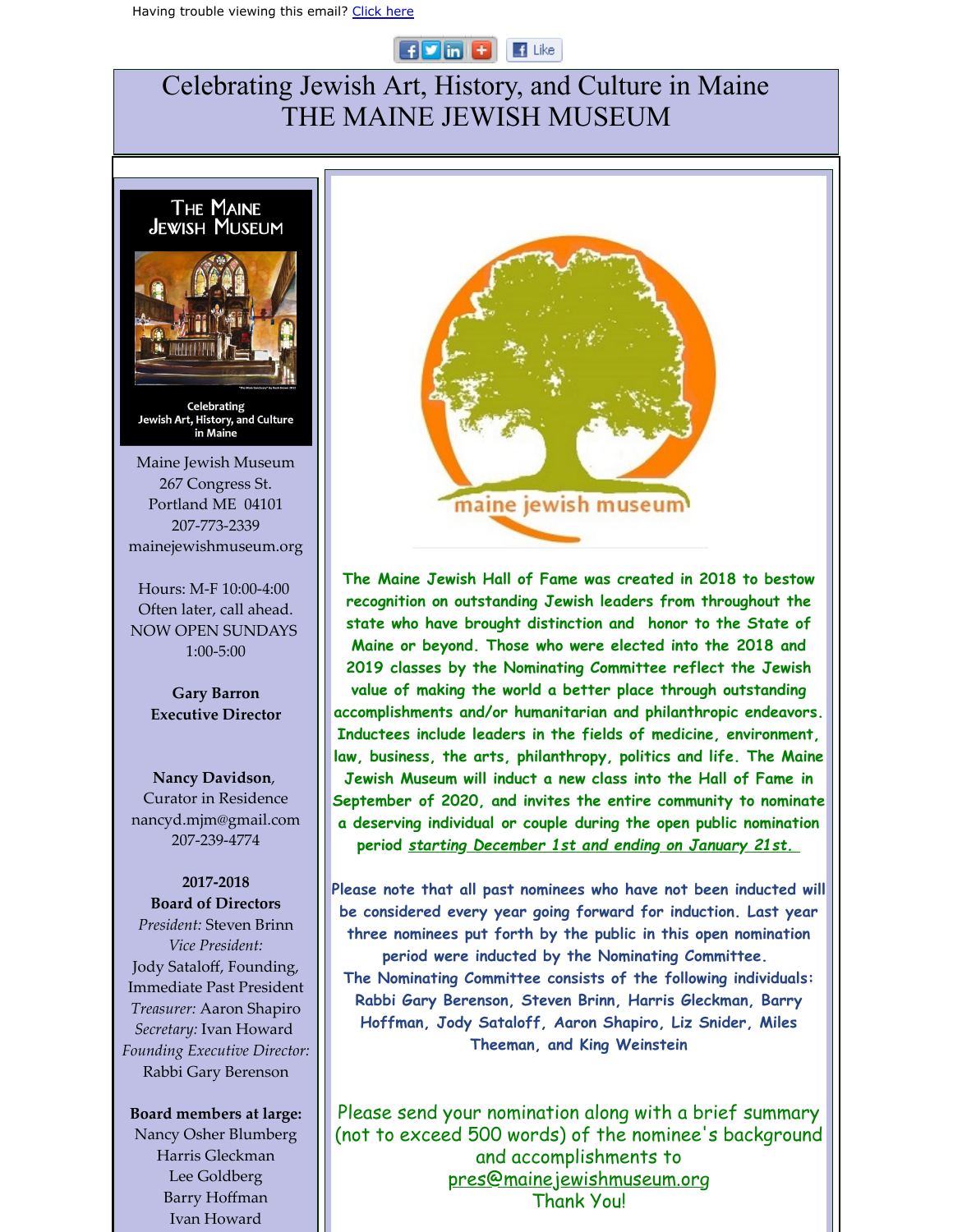Judith Glickman Lauder Ruthie Noble Abe Peck Janet Raffel Nancy Ziegler

*Maine Jewish Hall of Fame Inductees 2018*

*Joel and Linda Abromson The Adelman Family Hiram and Katherine Milton and Gloria Yale and Mary Elizabeth and Jack Mazer Dorothy and Harold Alfond The Bernstein Family Louis and Selma Israel and Rebecca Sumner and Rosalyne Judge Morton A. Brody Sam L. Cohen Albert Brenner Glickman and Judith Glickman Lauder Gerda Schild Haas Judith Magyar and Irving Isaacson Dr. Bernard Lown Philip Lown The Minsky Family Myer and Bess Leonard and Renee Norman Harold and Mildred Nelson The Osher Family Marion and Herb Sandler Alfred and Suzi Harold and Peggy Bernard and Barbro Roxanne Quimby Jack Spiegel*

*2019 Hall of Fame Inductees*

*Jim Abrahamson Dr Albert Aronson Lawrence and Kay Cutler*

# To be considered, a nominee

#### must

**be a Maine Born or resident Jewish figure whose achievements have brought distinction and honor to the state of Maine or be a Maine Born or resident Jewish figure who has made a major contribution to the development and advancement of their field of expertise with significant impact within the State of Maine or beyond and, or be a Maine Born or resident Jewish figure having made outstanding humanitarian or philanthropic contributions within the State of Maine or beyond. (please note that Couples can also be considered )**

## Thanks very much for your most valuable input into this process!

Maine Jewish Museum 267 Congress Street, Portland, ME 04101 Monday - Friday 10am-4pm Sundays 1pm - 5pm or by appointment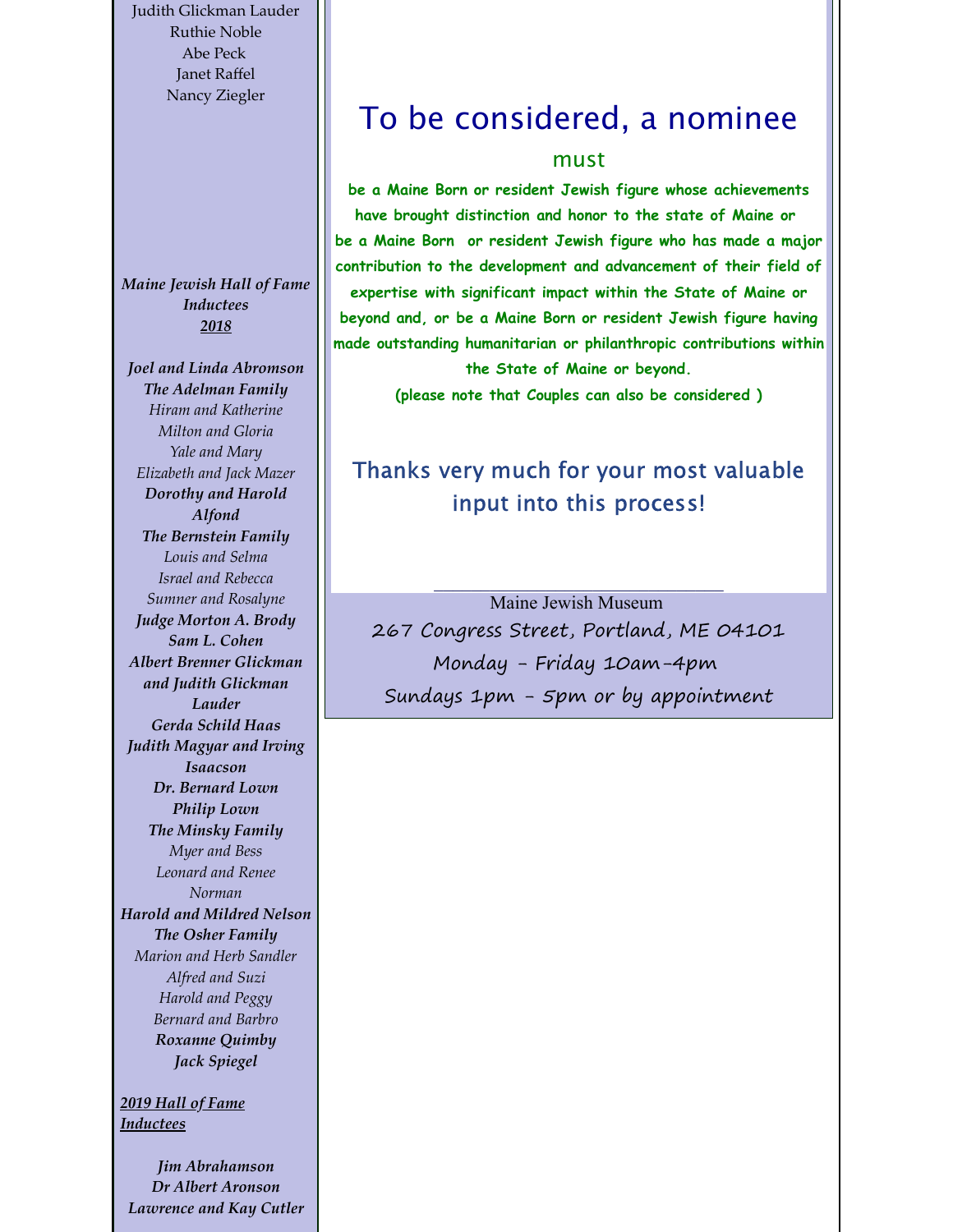*Julius (Yudy) and Frances Elowitch Sidney Epstein Peter and Paula Lunder Louise Nevelson Nathan Povich Benjamin Stern Rita Willis*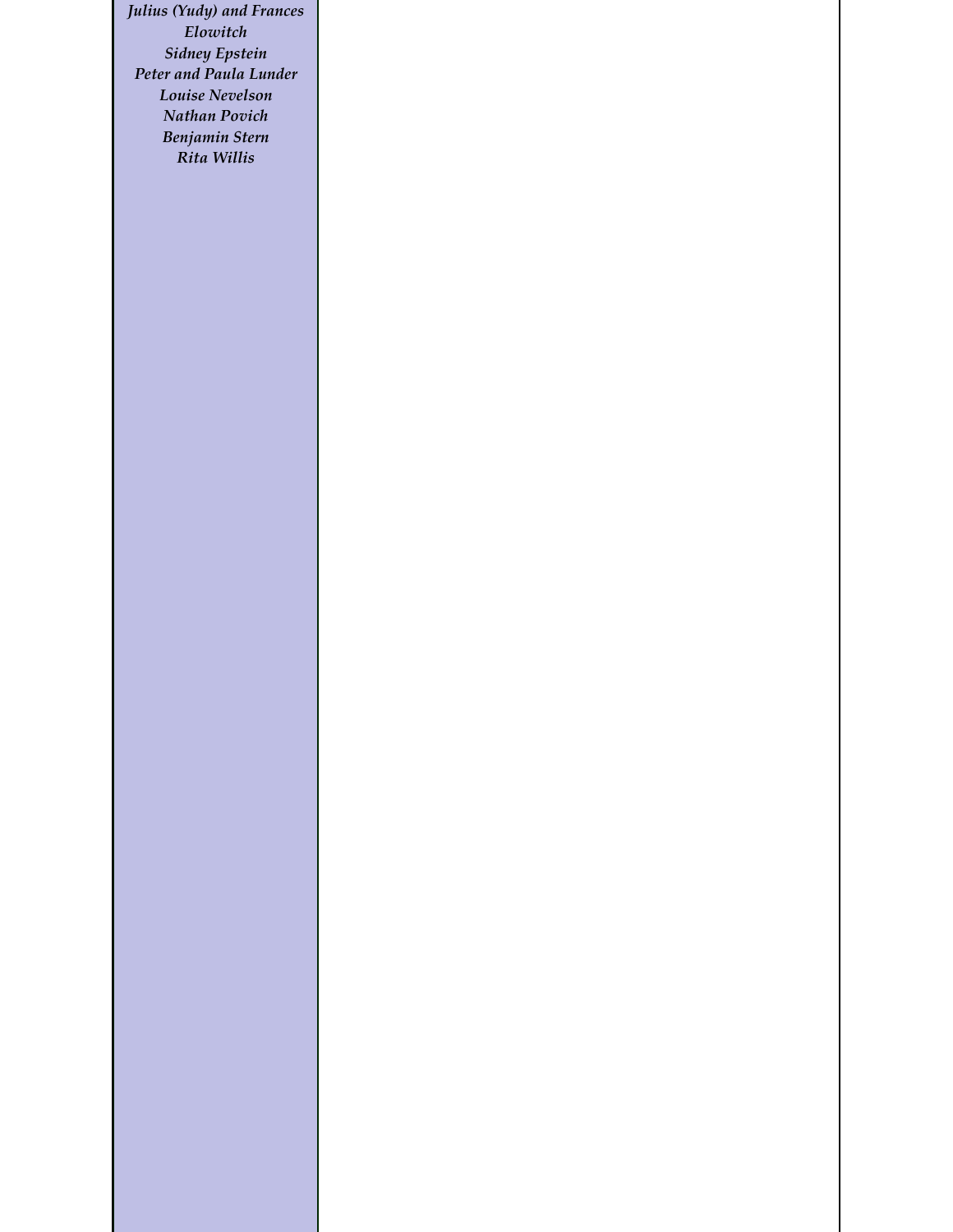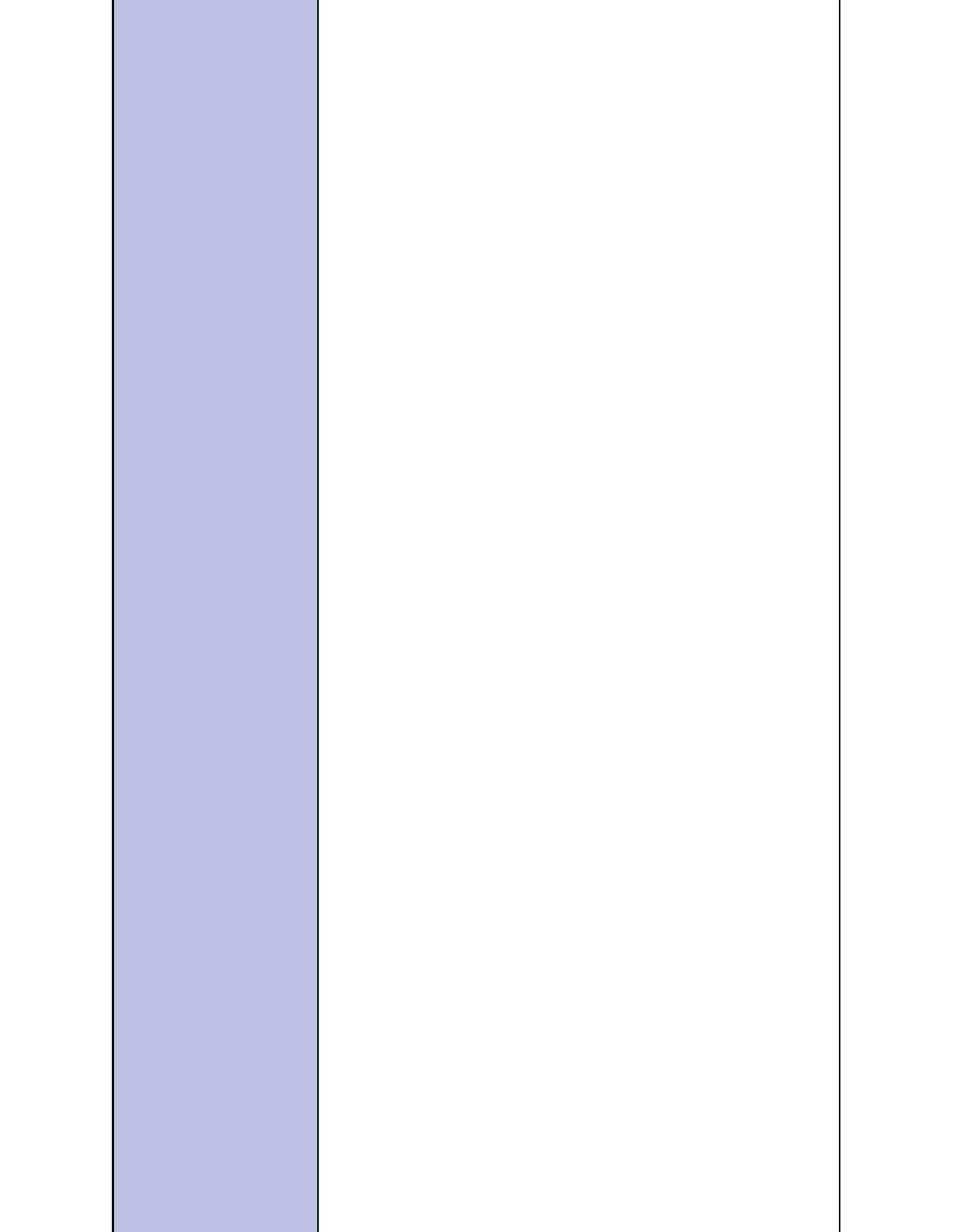